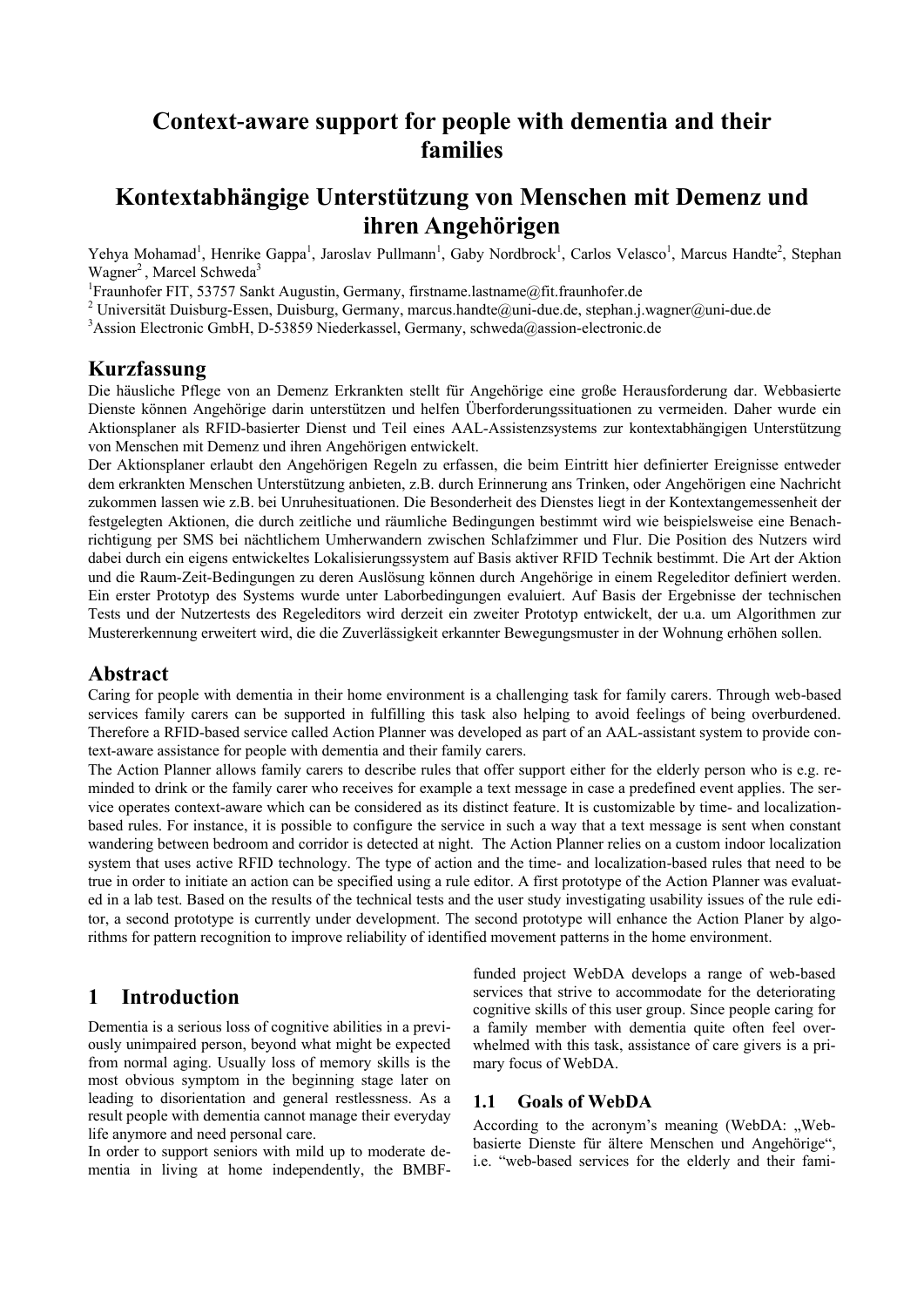lies") the service portfolio aims at supporting a variety of use cases. These include:

- Locating misplaced objects (Object Locator)
- Scheduling and reminding of appointments (Organizer)
- Interactive support of biography work (Biography Software)
- Training of communication and memory skills (Mental Fitness Trainer)
- Web-based emergency call and audio-video communication unit (HNR)
- Web information portal summarizing regional care providers and contact addresses
- Handling of critical situations such as counteracting restlessness, contextualized delivery of reminders and notifications (Action Planner)

In this paper, the Action Planner subsystem will be presented in more detail. The Action Planner empowers the care giving party to express rules used to evaluate the spatio-temporal context of the affected user and to react accordingly. The end user will for example be presented with a drinking or medication reminder when entailed by the time and location conditions.

The remainder of the paper is structured as follows. To put the Action Planner into context, we briefly outline the overall architecture of WebDA. Thereafter, we discuss the software and user-interface layers of the action planner. Then, we describe the localization subsystem, as localization is one the cornerstones of framework's context awareness. Finally, we outline the preliminary results of our on-going evaluations.

# **2 WebDA Architecture**

The design of the WebDA platform is motivated by several requirements:

- functional coverage configurable in respect to user needs and a flexible business model
- accurate localization while reducing costs for material, installation and maintenance
- ensuring acceptance by a user-centred design
- easy to use and adaptive user interfaces

From an architectural perspective, WebDA consists of a number of modular, extensible services that interact with each other through well-defined interfaces. To accommodate the requirements, the WebDA platform is built on top of the following technologies: We use  $OSGi<sup>1</sup>$  as a middleware technology for integration, execution and remote exposure of services. A GlassFish Server<sup>2</sup> mediates services via resource injection into J2EE components. The web-based user interfaces are built using the J2EE technology stack (JSF 2, Managed- and Enterprise Java Beans). Consequently, they are highy interactive while easy to use thanks to features like dynamic forms, input

 $\overline{a}$ 

validation and custom UI components. Hierarchical templates and shared resource sets (UI components, style sheets, icons etc.) ensure their visual consistency. The user interfaces are adaptive in respect to user profiles and properties of the target device.

# **3 WebDA Action Planner**

The Action Planner subsystem aims at supporting the various user types by context-aware activation of predefined actions. Depending on the action type the Action Planner reminds the end user suffering from dementia or notifies their family carers and care-givers. The latter group defines the action(s) and configures corresponding activation rules through a web-interface. The particular challenge here is to mediate the definition of adequately complex rules by end users with no or little computer experience. Context information acquired from a variety of sensor services is continuously matched by probabilistic algorithms against these rules and a system action is invoked, when the rule conditions apply. From a high-level perspective, this closely mimics the current state of the art in the area of AAL as there are existing systems and prototypes with similar targets in related areas. Some examples are SOPRANO<sup>3</sup> "Service-Oriented Programmable Smart Environments for Older Europeans" funded by the European Commission or SmartSenior funded by the German Ministry for Research BMBF<sup>4</sup>. However, in contrast to WebDA, the existing systems are focusing on complex and thus, costly sensor systems whereas WebDA is deliberately limited to low-cost solutions in order to be suitable for elderly people with beginning dementia.

## **3.1 User interface considerations**

User interfaces play a crucial rule for the acceptance and an adequate usage of the overall system. In order to aid the user in configuring the Action Planner rules, we split the complex interface up into dedicated tabs. Each tab captures information about one aspect of the rule model: general information (rule activation, name etc.), type and parameters of the intended system actions, the temporal and spatial pattern determining rule's activation. It does so through a series of dynamic forms, that adapt according to the users' previous inputs.



<sup>3</sup> http://www.soprano-ip.org

1

<sup>1</sup> http://www.osgi.org/Release4

<sup>2</sup> http://glassfish.java.net

<sup>4</sup> http://www1.smart-senior.de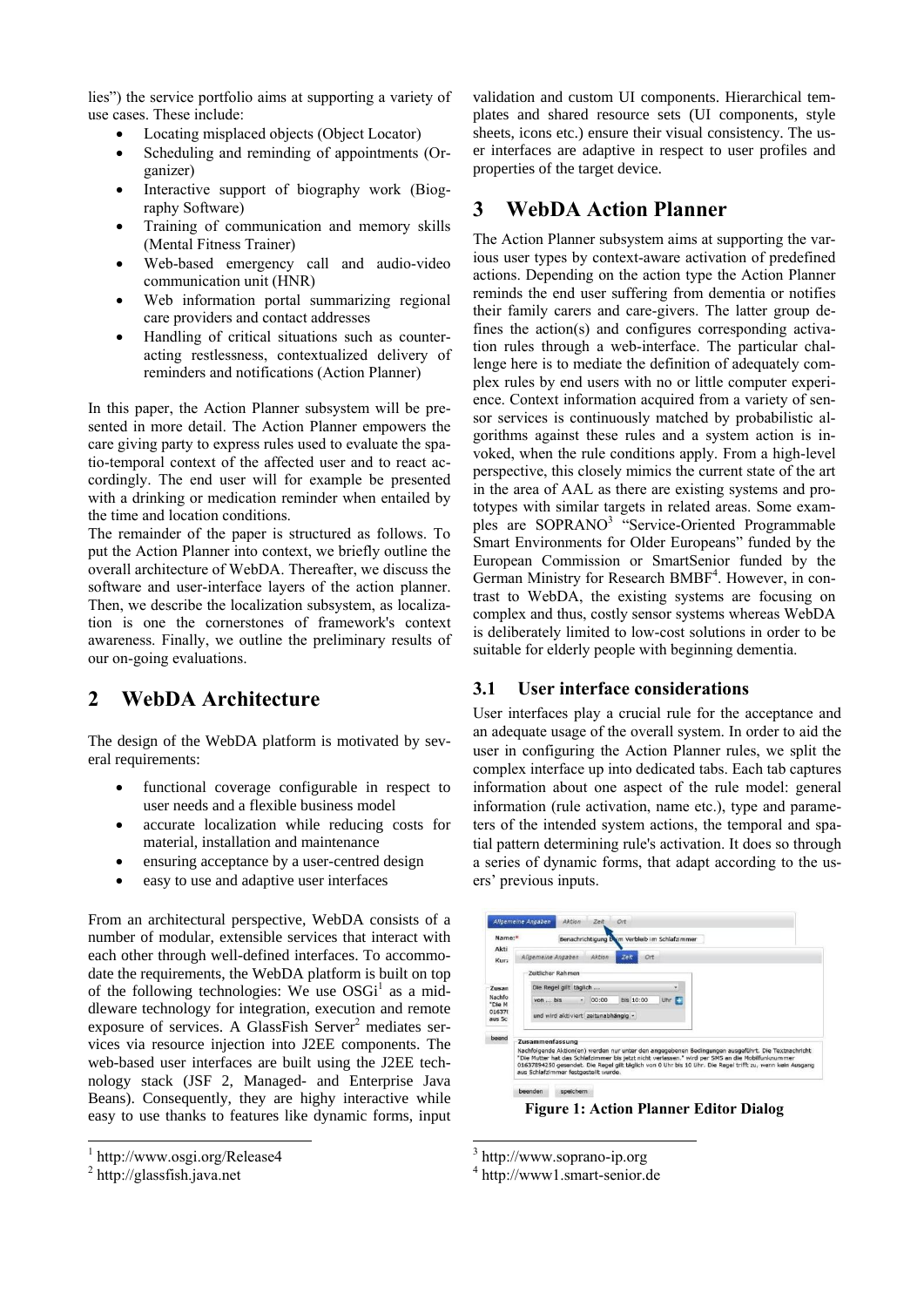The wording and arrangement of form items were carefully selected to express a self-evident "statement" readable from up-left to bottom-right corner.

The perception and orientation are further supported by a dynamically generated natural language summary, that renders the given as well as points to missing information and error conditions across all the input tabs.

This is a unique approach which would allow to literally writing ambient rules, context conditions and actions down in a restricted natural language. Similar approaches have been prototyped in projects like OpenAAL<sup>5</sup> and in UniversAAL<sup>6</sup>, unfortunately the developed rules were neither readable by humans nor in natural language.

# **4 Localization**

To evaluate the location-based expressions contained in the rules of the Action Planner, it is necessary to monitor the location of the elderly within the home environment continuously at runtime. To do this, WebDA makes use of custom indoor localization system. In the following, we describe this system in detail. Thereby, we start with the specific requirements on the system, followed by a technical description of the hard- and software. Thereafter, we evaluate the current solution along the requirements and identify directions for future improvements.

### **4.1 Localization Requirements**

The primary application area of the localization system is real-time tracking of persons to support the evaluation of location-based expressions contained within the rules of the Action Planner. From this we can derive the following requirements:

**Low cost**: To be suitable for many elderly people, the localization system must be inexpensive to deploy and operate. Beyond the cost of the hardware, this also includes factors such as installation cost, the configuration cost as well as the cost for maintaining both, the hard- and the software configuration over an extended period of time.

**High precision**: The localization system must deliver a high precision Due to the structure of typical home environments achieving a room level precision will not be sufficient for many homes. As a simple example, consider that many living rooms contain a dining table as well as a resting area that includes a couch.

**High reliability**: Last but not least, the localization system must also be reliable. On the one hand, this includes reliability with respect to the localization results. On the other hand, this means a sufficiently high robustness with respect to short-term changes in the environment.

### **4.2 Localization Hardware**

The localization system for the Action Planner is based on active RFID technology. The reason for this is threefold. First and foremost, the technology is readily available and

 $\overline{a}$ 

in contrast to optical [\[1\]](#page-4-0) or sound-based systems [\[2\],](#page-4-1) RFbased localization scales well to typical sizes of home environments. Second, when compared with existing high precision localization systems that require special wiring and exact calibration [\[3\],](#page-4-2) the deployment cost and time can be reduced significantly. Third, by using appropriate localization software, it is possible to achieve a sufficiently high precision.



**Figure 2: LogiSphere RFID Reader and Tags**

We chose the LogiSphere system from Sensite Solutio[n \[4\]](#page-4-3) which consists of several readers (HBL100) and tags (BN208) depicted in Figure 2. The system operates at a frequency of 868 MHz which provides coverage for a typical home environment with more than 100m² easily. Given the overall cost of the system components as well as the range that can be covered by each reader, we expect that a typical installation can consist of four readers. The readers can automatically form a wireless multi-hop network which drastically reduces the deployment cost and time since only one RFID reader must be connected via RS-232 to a PC. The remaining readers solely need to be connected to power. Besides from identifying individual tags, the readers are also able to estimate the power of the received signal broadcasted periodically by the tags whereby the periodicity can be flexibly configured.

## **4.3 Localization Software Localization Software**

RF-based indoor localization is a complicated problem that has been studied by many researchers. Existing approaches can be broadly classified into localization by proximity analysis, by angulation or lateration and by scene analysis [\[5\].](#page-4-4) To provide a sufficiently high precision, proximity analysis requires a comparatively dense deployment of several readers consequently it cannot be considered cost effective. Angulation requires specifically designed antennas that are able to determine the angle of arrival of a signal and thus, it cannot be realized with off-the-shelf hardware. Lateration approaches such as TOA, TDOA or RTOF typically require high precise synchronization or time measurements. Usually, this results in expensive hardware setups due to special wiring. To avoid such costs, lateration can also be done on the basis of RSSI. However, due to multi-path effects in indoor environments, lateration on the basis of RSSI does not result in a sufficiently high accuracy. To demonstrate this, Figure 3 depicts RSSI measurements of a RFID tag at different distances in a corridor. Despite the overall correlation between RSSI value

<sup>&</sup>lt;sup>5</sup> http://openaal.org

<sup>6</sup> http://www.universaal.org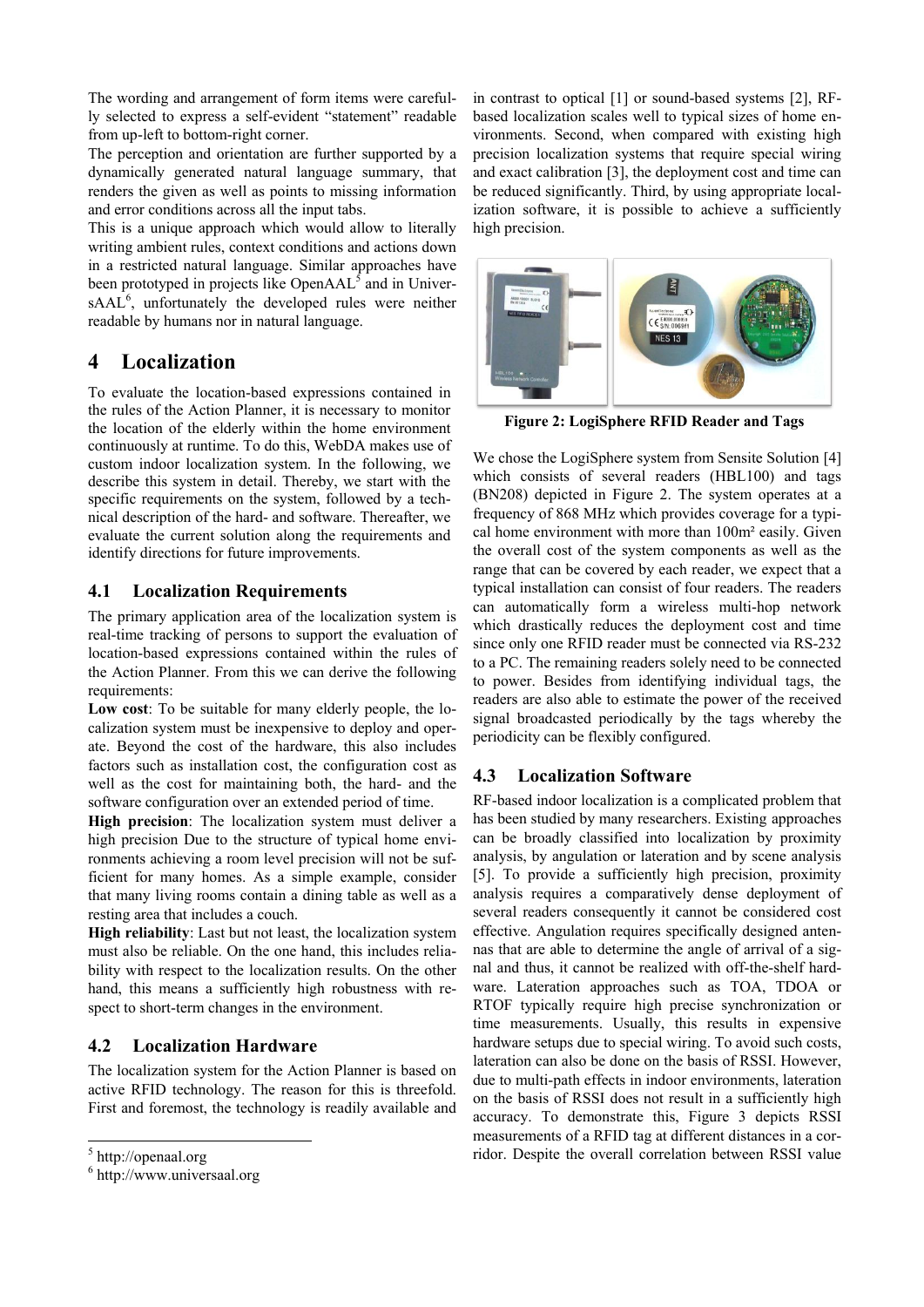and distance indicated by the fitting function, distance computations based on RSSI lead to high error rates.



**Figure 3: LogiSphere Reported RSSI vs. Distance**

To avoid both, the increased cost of lateration approaches as well as the error caused by distance estimation, the localization system used by WebDA relies on scene analysis. We use a fingerprinting technique that is similar to RADAR [\[6\].](#page-4-5) Each person is equipped with four RFID tags. The beacons of the tags are then captured over a period of several seconds to generate an aggregated multifingerprint. To perform precise localization despite multipath effects, we first perform a series of measurements during the installation of the system and second use this data to train the System. In the following, we describe both phases in more detail.

#### **4.3.1 Localization Software Setup**

As a first step during setup, we create a map of the target site. The map consists of the layout and position of geometrical areas or zones that are relevant for the rules used by the Action Planner. Such areas typically exhibit at least room level granularity. However, sub-room level may be needed, depending on the layout of the home. Relevant sub-room areas may include the sleeping area, the dining or the TV area in a living room, etc. To simplify the map creation, the WebDA localization system encompasses import modules that allow the use of free off-the-shelf modeling tools such as Google Sketchup. From such a 3D model the import modules then extract information including the names of areas, coordinates and geometric relations as shown in Figure 4. This allows hierarchical rendering which simplifies the construction of rules.



**Figure 4: Location Modelling with Google Sketchup**

Once a map has been imported, we perform on-site measurements which we associate with the areas of the map. Thereby, we attach 4 RFID tags on a person (two in the front and two in the back) and capture the signal strength of the tags over a period of 20 seconds. In order to mitigate signal effects, we measure 8 directions which results in an overall setup duration of approximately 3 minutes per area. Given these efforts for the initial measurements, we estimate that the overall setup duration for a typical home with less than 20 relevant areas remains under an hour.

Using the measurements, we then generate 8 reference multi-fingerprints per area (one for each direction). To do this, we aggregate the RSSI values received by each reader for each tag into a vector  $R_i^k$  where *i* denotes one of the four tags and *k* denotes one of the readers. Thereby, we chose  $\overline{R}_i^k$  as the 80<sup>th</sup> percentile of readings of tag *i* at reader *k* over the 20 second period. Using a number of experiments with the LogiSphere system, we determined that this results in a representative value, since it eliminates outliers that occur due to imprecise RSSI measurements.

#### **4.3.2 Localization Software Execution**

Given the resulting reference fingerprints and the associated mapping of fingerprints to areas, we can easily perform localization at runtime. To do this, we capture a series of beacon signals from the tags mounted to the person's belt. Then, we compute an aggregated multi-fingerprint  $F_i^k$  as described previously. Finally, we compute the distance between all pairs of  $R_i^k$  and  $F_i^k$  as the root square sum over  $r_i^k$ - $f_i^k$  and we chose the location of  $R_i^k$  with the smallest distance as the result.

#### **4.4 Localization Results**

To test the localization system under realistic conditions, we installed it in the WebCC lab room at the Fraunhofer-Institute FIT serving also as test site for the user tests. In the corners of the room, we deployed 4 readers and we divided the lab in four areas inside which we augmented with one area for outside as depicted in Figure 5.



**Figure 5: Lab Room for Testing**

For each of the 5 areas, we captured 8 directional multifingerprints by sampling for 20 seconds per direction. Thereafter, we captured additional fingerprints at different locations for testing. Figure 6 shows the resulting accuracy increases drastically from approximately 50 to 83 percent by adding 3 tags. Using this setup, the WebDA localization system can be used safely within the Action Planner. The remaining 20 percent of failures can be reduced further by aggregation. While the scene analysis approach to localization taken by WebDA is able to fulfill the goals with respect to precision and cost, we are currently studying its suitability with respect to long-term reliability. During our lab tests, we were able to localize different persons over several weeks without recalibration.